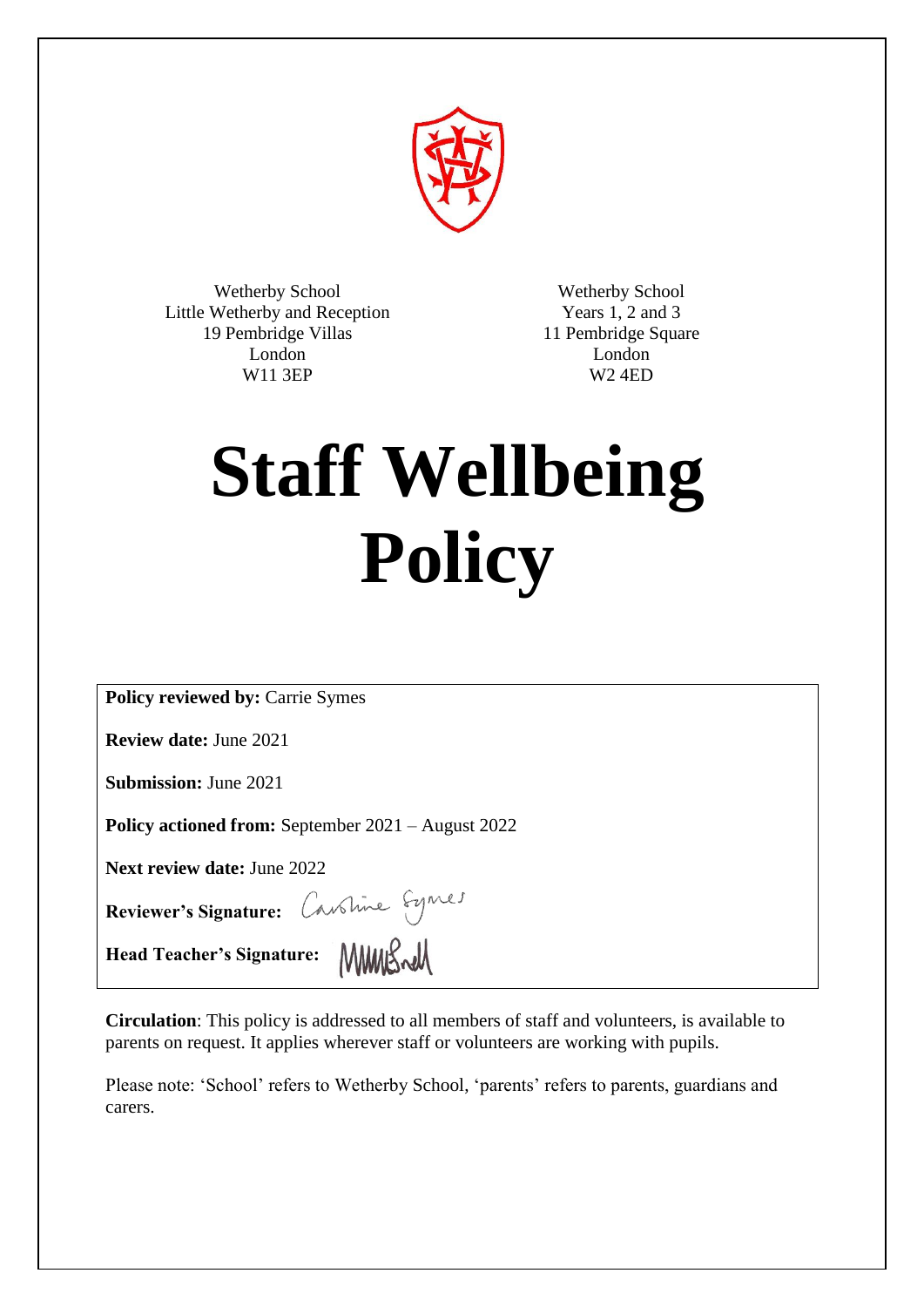

# **Wetherby School**

# **Staff Wellbeing Policy**

## **INTRODUCTION**

At Wetherby School we recognise that our staff are our most important asset and resource. It is essential that all staff feel valued as part of a team and are supported and encouraged to develop personally and professionally within a caring, purposeful learning community.

We seek to ensure that staff have the opportunity to express their views and are supported to manage their workload within a culture that supports a healthy work-life balance.

We recognise that there is a direct correlation between the wellbeing of our staff and the wellbeing of our pupils, and that more effective learning and teaching takes place when teachers' wellbeing is prioritised.

#### **AIMS**

#### **We aim to ensure that Wetherby School:**

- is recognised for its commitment to mental health and wellbeing of its staff, pupils and parents
- supports staff mental health and wellbeing all year round including remotely
- minimises stress
- promotes a healthy work-life balance
- empowers staff to manage their family and work responsibilities
- ensures staff feel valued
- recognises and promotes the importance of a happy team
- involves staff in decision making
- supports staff professional development
- keeps abreast of latest developments in mental health in the workplace

### **ROLES AND RESPONSIBILITIES**

The whole staff, supported by the Senior Management Team, will work towards an ethos where everyone in the whole school community is valued, where respect and honesty are key to all school relationships and where health and wellbeing are held central to school practice. All staff are expected to show respect and empathy for each other, and to treat confidential information sensitively.

The Assistant Head (Wellbeing and Co-Curricular) is responsible for ensuring that all staff adhere to this policy, and that Wetherby is at the forefront of optimum mental health and wellbeing provision. She liaises with other Wellbeing Leads and Alpha Plus Head Office, gives year round support to staff, including during remote learning, and signposts staff to external advisory or therapeutic services where required. Staff Wellbeing Coordinators take an active lead in promoting a healthy working environment and implement initiatives throughout the year. There is a designated Alpha Plus Governor for Wellbeing.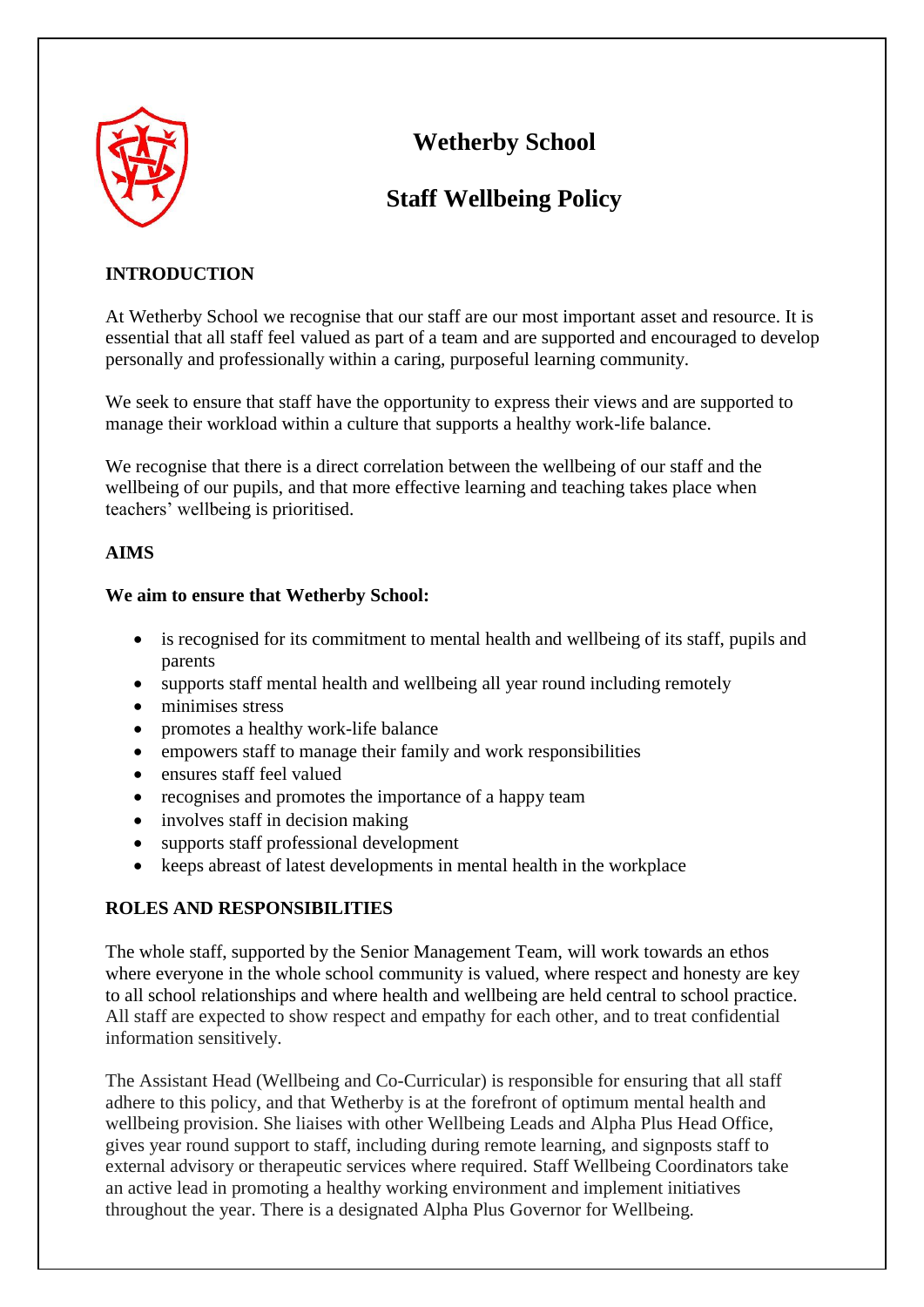#### **The Governing Body is responsible for:**

- fulfilling its duty of care as an employer
- monitoring the workload of the Head
- supporting the Staff Wellbeing Lead
- providing forums and training for all Wellbeing Leads in the schools
- ensuring that the resources are in place to keep staff workload at healthy levels
- considering how its own members are treated and valued
- ensuring that demands are not placed on individual members of staff that interfere unfairly with their work-life balance
- operating a sensitive performance management policy
- operating a fair and robust absence policy and related policies

# **The Head, SLT and Assistant Head (Wellbeing) are responsible for:**

- providing personal and professional development and organising activities and training such as team building, management of change, stress management, assertiveness, communication
- providing a non-judgmental and confidential support system such as coaching, mentoring and pastoral support for staff
- monitoring the workload of members of staff and being alert to signs of stress
- liaising with the HR department and Governor for Wellbeing
- listening to the views of members of staff and involving staff in school decision making processes
- ensuring that the efforts and successes of staff are acknowledged and celebrated
- ensuring that staff are equipped with the right training to fulfil their role with confidence
- ensuring that staff feel valued
- planning the year's timetable considerately bearing in mind staff commitments
- providing a set budget for staff facilities, entertainment, environment and welfare
- providing opportunity for staff to discuss their career and professional development
- making special arrangements, where possible, to enable staff to combine the demands of family life and work life
- recognising that staff may have experiences in their personal lives that may make them vulnerable to pressures at work, and which may have a temporary influence on their work performance e.g. health issues, bereavement or loss, or personal circumstances
- ensuring the accessibility of Assistant Head (Wellbeing) and Deputy Head to members of staff
- ensuring that there are effective methods of communication within school
- ensuring support services are made available or signposted on behalf of members of staff where additional specialist support is needed
- maintaining contact with staff during long absences
- ensuring that a mentor system operates within the school and that a staff induction process is in place
- conducting risk assessments for work-related stress
- relevant time protected for staff such as non-contact time (NCT), exam marking etc.

The Headmaster implements these responsibilities with the support of the Assistant Head (Wellbeing), the Senior Management Team and the Staff Wellbeing Coordinators who all strive to be positive role models through their own practice.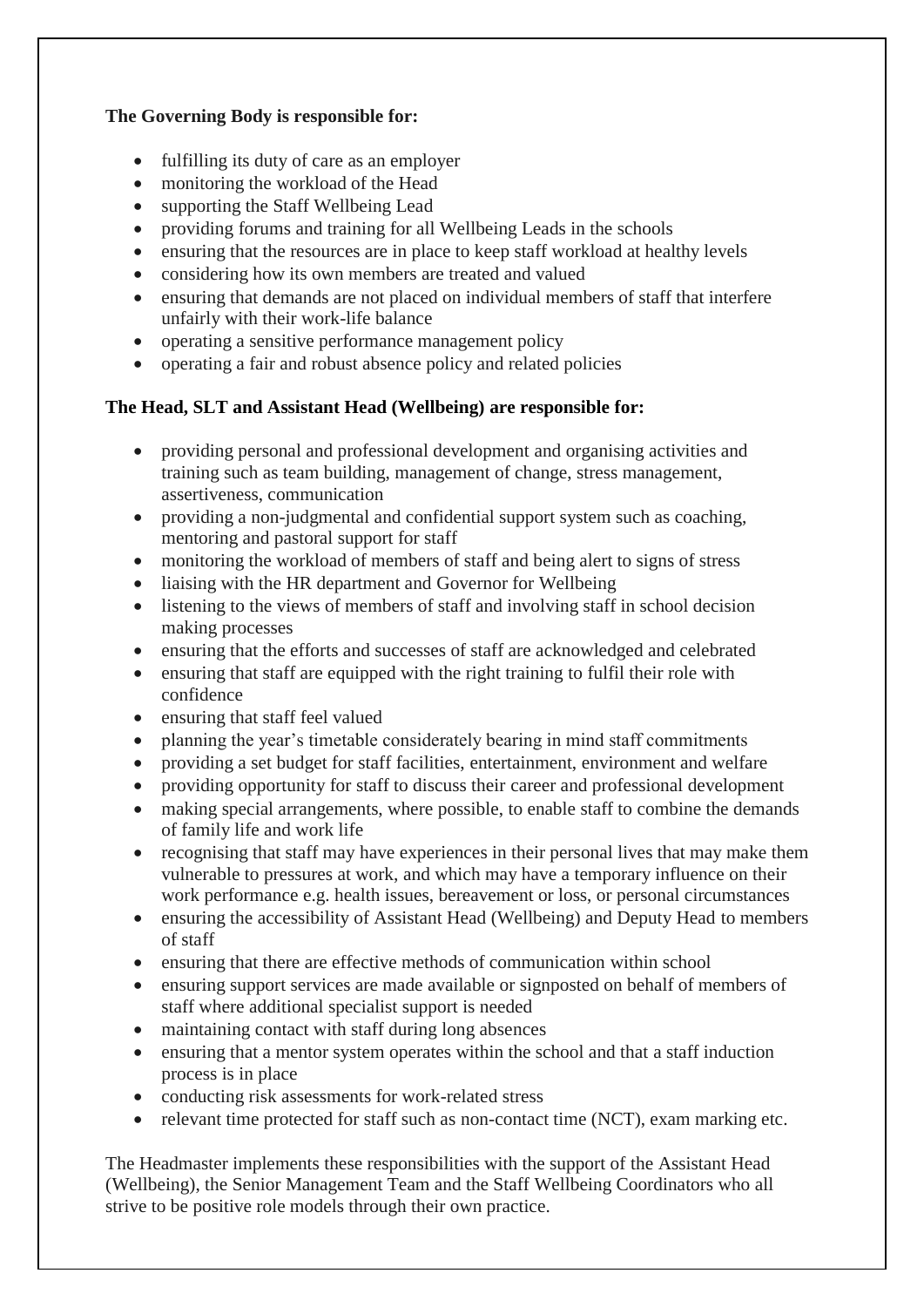#### **Members of staff are responsible for:**

- treating one another with empathy, respect and kindness
- taking care of their own health and safety at work and communicating with key staff where they need support
- being committed to the ethos of staff wellbeing and keeping in mind the workload and wellbeing of colleagues
- valuing all members of staff in the school and acknowledging the important role that everyone takes
- contributing to the ethos and social aspects of school life where possible to build morale and team spirit
- developing and respecting shared areas where possible so that there is space to relax as well as appropriate workspaces
- recognising that through actively following good mental health practice themselves, they will have a positive impact on the long term mental health and life chances of the pupils

# **EXAMPLES OF GOOD PRACTICE MAY INCLUDE:**

#### **Universal Support**

- providing breakfast, lunch and refreshments including fresh fruit during the school day
- providing INSET training in mental health and wellbeing
- carrying out team-building exercises as part of staff CPD
- providing yoga or fitness activities for staff (subsidised where possible)
- giving staff the option to plan their own social activities
- organising regular staff social get togethers
- holding designated health and wellbeing days
- celebrating staff achievements
- providing spaces for staff to be able to meet, relax and work
- providing opportunities for building morale and promoting wellbeing (e.g. end of term parties, staff birthday celebrations, cupcake mornings)
- involving school in the development of the school through contributions to the Self Evaluation Form and Team Development Plans

#### **Targeted and Specialist Support**

- Assistant Head (Wellbeing) and Deputy Head providing pastoral services drop-ins and confidential sessions on a termly basis
- a Wellbeing Hub for use by staff as well as boys
- access to Employee Assistance Programme (EAP) through Health Assured
- opportunity to discuss wellbeing during individual staff appraisals
- mentoring system for all new staff
- specific training around mental health and emotional wellbeing